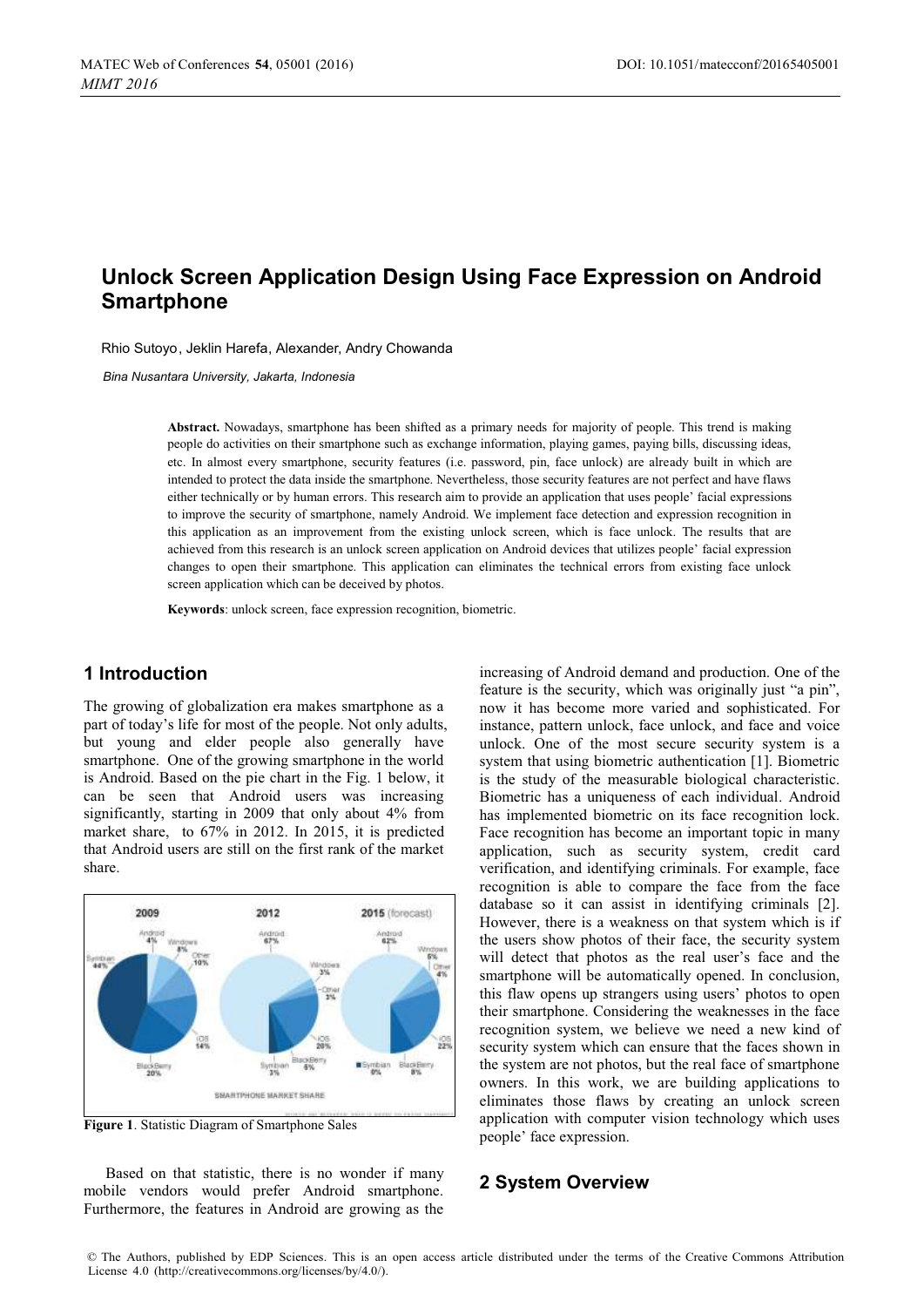Face recognition is a technology of artificial intelligence which allows computer to recognize people' face. It starts by capturing face photos through the camera. Then, the images will be processed so that face can be identified accurately by computer [3]. To the best of our knowledge, there are no face recognition tools that are perfectly able to distinguish between real faces and photos. As we have mentioned before, the goal of this study is to create a mechanism to overcome the inability of computer to recognize the real faces and photos by using facial expression changes. After successfully recognizes the face and the facial expression changes, the locked smartphone will be opened. To facilitate understanding of the process, a system overview will be presented in the following flow chart. There are two major processes, which are *Face Recognition Training* and *Unlock Screen*.

### **2.1 Face Recognition Training**

The first major process is face recognition training. The purpose of this step is to acquire the data of users' face photos, process them, and stored them which will later be used for the unlock screen process. The overall system can be seen in the Fig. 2 below:



**Figure 2**. Face Recognition Training System

#### **a. Face Detection**

At the first step, face detection is done by using the front camera in the smartphone. The users must show their faces in the front of the camera and then the application will detect the face. In this process, we use the Viola Jones algorithm. For the classifier, we use data stored in XML files to decide how to classify each image location.



**Figure 3**. Users is Locating Their Faces in the Circle

In order to improve the accuracy, users are asked to locate their face in the shown circle on their smartphone (Fig. 3). Once the face is detected, the camera will take a few pictures of the face. Furthermore, the images will be cropped on the face area and the results will be resized to a size of 200 x 200.

## **b. Image Processing**

Before we process the captured photos into the training step, they need to be treated first to decrease the training error rates.



**Figure 4**. Face Image Processing

Therefore, the face images will be processed in the following process [4]:

- i. Geometrical Transformation and cropping.
	- This process would include scaling, rotating, and translating the face image so that the eyes are aligned, followed by the removal, chin, ears and background from the face image.
- ii. Separate histogram equalization for left and right sides This process standardizes the brightness and contrast on both left and right sides of the face independently.
- iii. Smoothing
	- This process reduces the image noise using a bilateral filter.
- iv. Elliptical mask
	- The elliptical mask removes some remaining hair and background from the face image.

The example result of this process can be seen in the Fig. 4 where each photo is different and better than the previous photo.

### **c. Face Recognition Training**

The processed photos from the image processing step will be used for data training in the current step. We conducted several test on various algorithms for the face recognition training such as: Eigenface, Fisherface, and LBPH (Local Binary Pattern Histogram). The result of this training process is stored in the form of an XML files which will be used later for identifying faces. For this step, we implemented the LBPH (Local Binary Pattern Histogram) algorithm because it has the best value of accuracy and FPS based on our test. The comparison of those algorithms will be discussed in the research result and discussion section.

#### **2.2 Unlock Screen**

Unlock screen is the second major process in the application. The purpose of this step is to compare the captured photos from the smartphone with the data training which is resulted from the face recognition training. If the photos are matched, the process will continue to the face expression detection. In that step, the users' face will be locked and they have to change their expression from natural expression to smile expression. The smartphone will be unlocked when those criteria are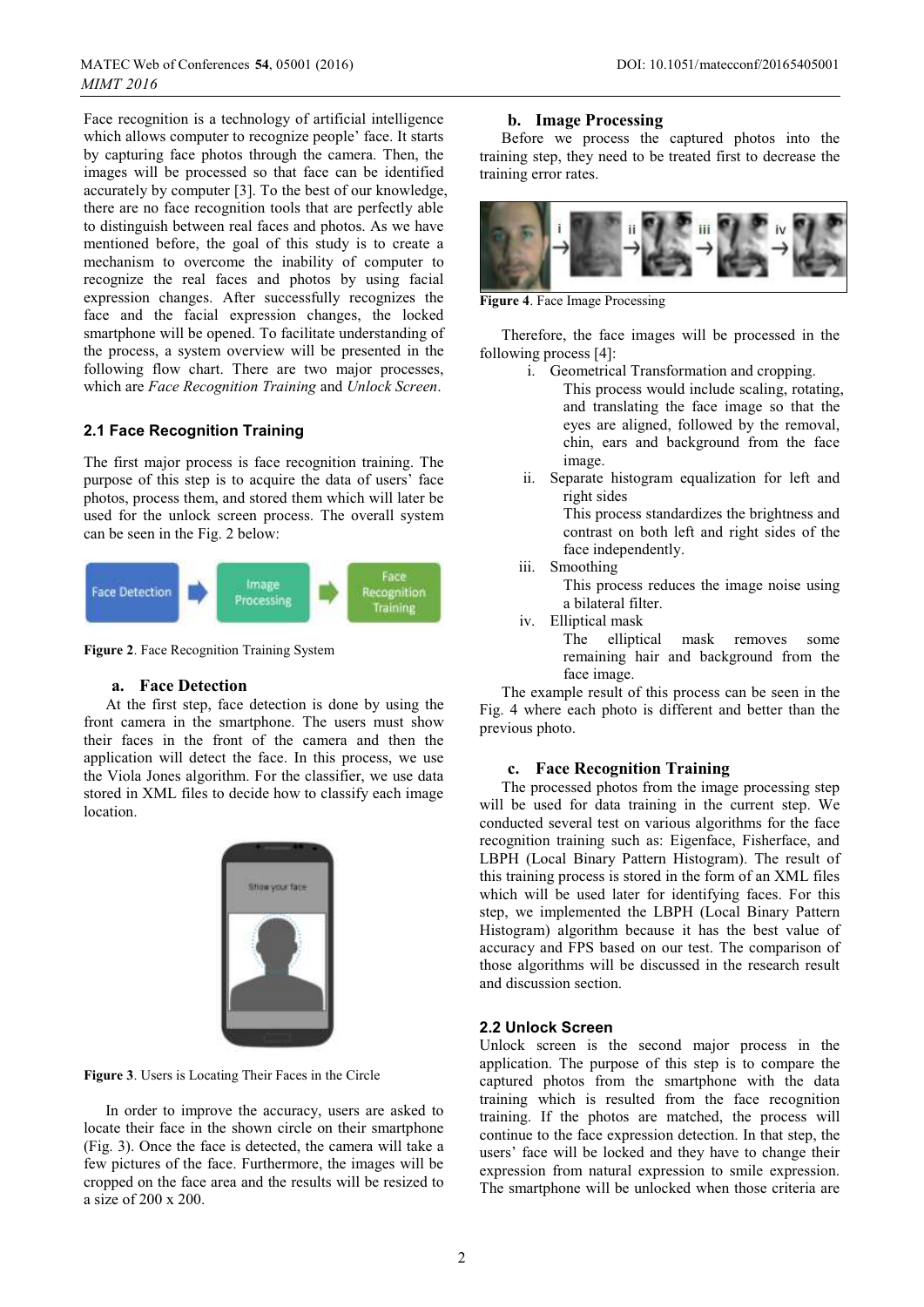completed. The overall system of unlock screen can be seen in the Fig. 5 below:



**Figure 5.** Application Framework when Opening the Screen

### **a. Face Detection and Image Processing**

Both of these steps are similar with the processes in the face recognition training. These steps are done again in the unlock screen step to detect the users' face and process the captured photos before the system continue to the next step.

#### **b. Face Recognition**

The function of this step is to determine whether the captured and processed photos from the previous step is matched with the photos in the data training or not. The prediction will be determined by the number value of accuracy from the algorithm that we have implemented, which are LBPH (Local Binary Pattern Histogram).

### **c. Face Expression Recognition**

Facial expression recognition consists of three major steps, including: pre-processing, feature extraction, and classification. The pre-processing step relates to face localization, tracking, and registration to remove the variability due to changes in head pose and illumination. The feature extraction aims to convert pixel data into a higher-level representation of shape, motion, color, and texture, which minimizes within class variations while also maximizing between class variations. The classification step aims to detect the action unit in the face [5]. In this work, we perform the face expression recognition after the face recognition step is succeed. The process is done by analyzing the facial point of users' face. When the expression recognition process is performed and the users change their expression (i.e. from natural to smile), the unlock screen function will be called. Furthermore, in this step the users' face will be locked after the face recognition step. Thus, if the face detection and face recognition step break (i.e. the users move their faces from the circle shown in the Fig. 3), the process will be back to face detection and face recognition again. We implement this method in order to avoid cheating (e.g. swapping photos of the users from natural expression to smile expression). In this step, we also have compared several algorithms such as Viola Jones, ASM and SVM, and Principal Component Analysis (PCA) in order to find the best algorithm for our application. Based on our tests, we choose the PCA algorithm. Our test results will be discussed in the research result and discussion section.

#### **d. Unlock Screen**

This function will be called when all of the constraints from the steps above are fulfilled. When this function is called, the system will unlock the phone screen and the users are able to use their phone normally.

# **3 Research Result and Discussion**

We performed our tests with Samsung I9300 Galaxy S III that have Android OS, version 4.1 (Jelly Bean) installed. Moreover, it has Quad-core 1.4 GHz Cortex-A9 processor and have 1GB of RAM. The front camera specification is 1.9 MP, 720p@30fps. The resolution is 720 x 1280 pixels, 4.8 inches (~306 ppi pixel density) and it contains 5 MB of storage.

### **3.1 Face Detection**

In this research, we apply Viola-Jones algorithm to detect the face in camera. There are five cascade classifiers that are tested, and one of them that most optimal both in speed and accuracy will be chosen. The results of each cascade is as follow:

Table 1. Comparison of Classifier Based on FPS and Accuracy

| <b>Classifier Name</b>           | <b>FPS</b><br>Range | Accuracy |  |
|----------------------------------|---------------------|----------|--|
| Haarcascade frontalface alt tree | $\sim$ 2-3 fps      | 96.296%  |  |
| Haarcascade frontalface alt      | $\sim$ 2-4 fps      | 96.296%  |  |
| Haarcascade frontalface alt2     | $\sim$ 3-4 fps      | 100%     |  |
| Haarcascade frontalface default  | $\sim$ 3-4 fps      | 100%     |  |
| Lbpcascade frontalface           | $\sim$ 4-5 fps      | 100%     |  |

*\* Higher frame per second (FPS) means faster speed*

Based on the table above it can be seen that the best classifier to perform face detection is *lbpcascade\_frontalface*, which in this classifier, obtained the highest FPS with good accuracy rate when performing face detection.

### **3. 2 Face Recognition**

There are three algorithms that we have tested, namely Eigenface, Fisherface, and LBPH (Local Binary Pattern Histogram). This process begin with an image training of the users' face. The output of this training is XML files that are used to identify the owner of the face. Once the training is done, the face image that want to be recognize will be tested and will gives prediction value as the output of the test. The prediction value will be used for determine the threshold value that serves as determinants whether the face recognized or not.

Table 2. Eigenface, Fisherface, and LBPH Algorithm Test Results

| <b>Comparison Subject</b>                                         | Eigenface | <b>Fisherface</b> | <b>LBPH</b> |
|-------------------------------------------------------------------|-----------|-------------------|-------------|
| Value prediction when<br>testing with the same<br>face            | 4633.81   | 318.59            | 29.32       |
| Smallest value prediction<br>when testing with<br>different faces | 2004.2    | 61.42             | 71.88       |
| Biggest value prediction<br>when testing with<br>different faces  | 8360.78   | 2805.77           | 367.5       |
| FPS Range                                                         | 0.67      | 1.23              | 6.58        |

*\* Lower prediction value means better face recognition \* Higher frame per second (FPS) means faster speed*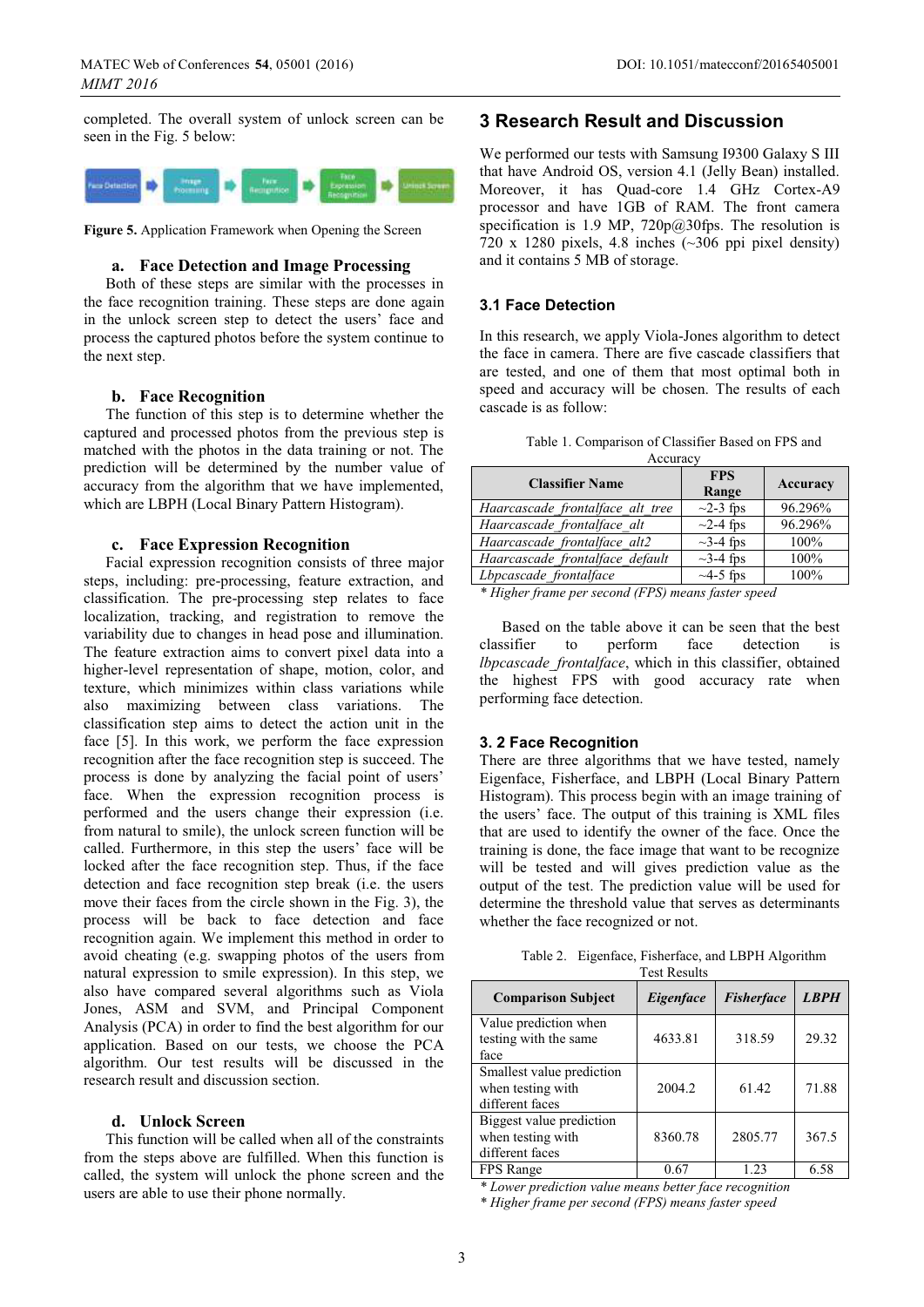Based on the Table 2, it can be seen that the best algorithm to recognize face is LBPH algorithm. It obtained the highest FPS and accurate prediction value so that it can perform a better face recognition.

### **3.3 Face Expression Detection**

At facial expression recognition, we compare Viola Jones with ASM (Active Shape Model) and SVM (Support Vector Machine), and also with PCA (Principal Component Analysis). The test conducted by calculating the accuracy and the FPS speed of the camera for each algorithm when the face expression detection is performed. We detail the result in the table below:

|  |  | Table 3. Face Recognition Technique Test Results |
|--|--|--------------------------------------------------|
|  |  |                                                  |

| Comparison<br><b>Subject</b> | <b>Viola Jones</b> | <b>ASM</b> and<br><b>SVM</b> | <b>PCA</b>    |
|------------------------------|--------------------|------------------------------|---------------|
| Accuracy                     | 44 $\%$            | 56.67 %                      | 86.67%        |
| <b>FPS</b>                   | $1.74 - 4.36$      | $4.67 - 6.31$                | $4.13 - 5.57$ |
|                              | fps                | fps                          | fps           |

*\* Higher frame per second (FPS) means faster speed* 

Based on the tests, the PCA is the best technique for recognizing facial expression. It is because of PCA has the higher speed and the best accuracy among the others to perform facial expression recognition.

# **4 Related work**

### **4.1 Enhanced Local Texture Feature Sets for Face Recognition under Difficult Lighting Conditions**

Tan and Triggs [6] tried to perform face recognition when light conditions are not controlled. They overcome this by combining powerful lighting normalization, local texture-based representation of the face, adjusting the distance transformation, kernel-based feature extraction, and the unification of many features. In their research, Tan and Triggs perform image processing which can eliminate the effects of light as much as possible but still be able to keep the details of the image that will be needed in the process of face recognition. Tan and Triggs also introduce a Local Ternary Patterns (LTP), a development of LBP which can distinguish the pixels with better and quite sensitive to noise in the flat areas. They showed that by changing the ratio of local spatial histogram transformations that have similar distance metrics, it will improve the accuracy of face recognition using LBP or LTP. Furthermore, they also improve their methods by using Kernel Principal Component Analysis (PCA) when extracting features and combines Gabor wavelets with LBP. A combination of Gabor wavelets with LBP produces better accuracy than the Gabor wavelets or LBP alone. The results of their research was tested on a dataset FRGC-204 (Face Recognition Grand Challenge version 2, experiments to-4) and produces an accuracy rate of 88.1% and 0.1% received error rate (False Accept Rate).

### **4.2 Fully Automatic Recognition of the Temporal Phases of Facial Actions**

Valstar and Pantic [7] conducted a study in the facial expression recognition based on Action Unit. Action Unit is the smallest facial movements that can be seen visually. In their research, a video will be processed to find the position of the face in the image. Then after getting the position of the face in the picture, the system will finds 20 facial fiducial points automatically by using Gabor feature based classifier. Those facial points will be monitored to detect the expression changing. Facial movement data points will be classified by Support Vector Machine (SVM) and stored as an Action Unit. Valstar and Pantic has developed three versions to detect the movement of Action Unit, which are version 2005, 2006 and 2007. Valstar and Pantic successfully detect 22 Action Unit and detect automatically in 2007. Furthermore, for each Action Unit detected on the face, there will be a model of transient activation derived from several stages (neutral, onset, apex, offset). Action Unit at some stage is classified by the SVM to determine facial expressions. The results of research conducted by Valstar then tested and resulted in the introduction of Action Unit percentage of 95.3% on the image display facial expressions and by 72% in the image display spontaneous facial expressions.

### **4.3 A Dynamic Appearance Descriptor Approach to Facial Actions Temporal Modelling**

In this study [5,8], there is a new approach to the analysis of the temporal dynamics explicitly produced by facial movements using a descriptor that can describe the dynamic changes in the face which is called Local Phase of Three Orthogonal Planes Quantisation (LPQ-TOP). Until now, most of the facial expression recognition system using only a static descriptor, where if there is a change in the movement of the face and other relevant information is ignored. This journal discusses these limitations by expanding LPQ static descriptor into Three Orthogonal Planes (TOP) which is inspired by a similar expansion in the Local Binary Patterns, combined with Gabor filter on the image histogram, LGBP-TOP [9]. These experiments have shown that the LPQ-TOP is very suitable for the detection problem Action Unit (AU) temporary. Moreover, it also can achieve detection of activation of Action Unit. However, when tested on a dataset GEMEP-FERA, Jiang et al concluded that the head does not pose an obstacle varies need to be resolved.

# **5 Conclusions and Future Work**

In this paper, we have presented a novel approach to unlock phone with facial expression recognition method. Our approach utilizes the best algorithms for face detection, face recognition, and face expression detection based on our tests. These tests are important for the performance of our application because the application cannot detect and recognize the face correctly if the accuracy is bad and the FPS speed is slow. In the face detection tests, we notice that the Haar classifier has good accuracy but is too heavy to be implemented on Android